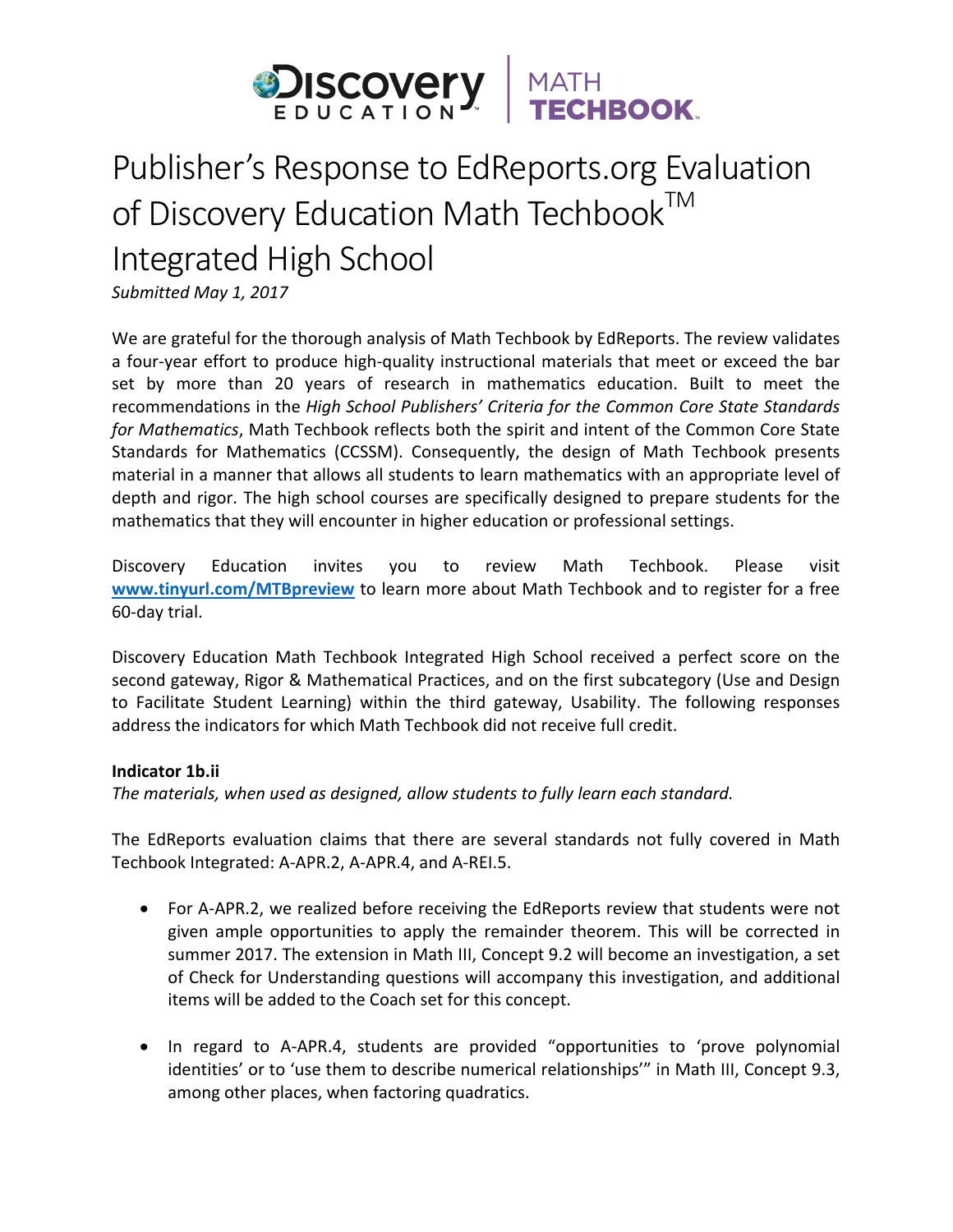



- Appendix A recommends that A-REI.5 appear as part of Math I, but proving a generalization that two systems are equivalent is beyond what students are able to do at this point in the integrated sequence. Instead, we asked students to justify the results in Math I, Concept 6.1, without constructing a formal proof.
- The EdReports evaluation claims that "no opportunities were found for students to graph absolute value functions." However, students are required to construct a graph using absolute value functions as part of a Mount Everest expedition in Math II, Concept 11.1, Investigation 2. Students further investigate absolute value graphs and their transformations in Math III, Concept 2.3, Investigation 2. In Math III, Concept 5.1, students graph absolute value functions as part of Investigation 3 as well as in its associated Check for Understanding. Likewise, there are assessment items that focus on absolute value functions within the Practice section of several concepts.
- Although EdReports claims that there is no reference to similarity for why right triangles and trigonometric ratios are related, the interactive in Math II, Concept 7.1, Investigation 2 makes this connection explicit. Further, the Observation technologyenhanced item (TEI) below the interactive asks students to "[e]xplain why the triangles that result from dragging the hypotenuse are similar triangles."

# **Indicator 1d**

The materials are mathematically coherent and make meaningful connections in a single course and throughout the series, where appropriate and where required by the Standards.

The EdReports evaluation suggests that greater connections could be made between units and concepts, and to this end, we plan to move Math I, Concept 2.3 to become the second concept in Unit 5. This will foster a connection between functions and their graphs from Concepts 5.1 and 5.2 with the ideas about slope and distance formula that currently reside in Concept 2.3. In addition, we will consider other adjustments to juxtapose related units and make connections more explicit.

#### **Indicator 3m**

*Materials provide strategies for gathering information about students' prior knowledge within and across grade levels.*

The EdReports evaluation states that there are no specific strategies for assessing students' prior knowledge. The Math Techbook approach to pre-assessment is to pique student interest while collecting data regarding their ability to handle the coming material. Each concept is designed to increase student interest through engaging activities while also assessing student readiness through interactives and TEIs. Student results of these informal assessments are available in the Dashboard. The design intentionally does not begin with a traditional pre-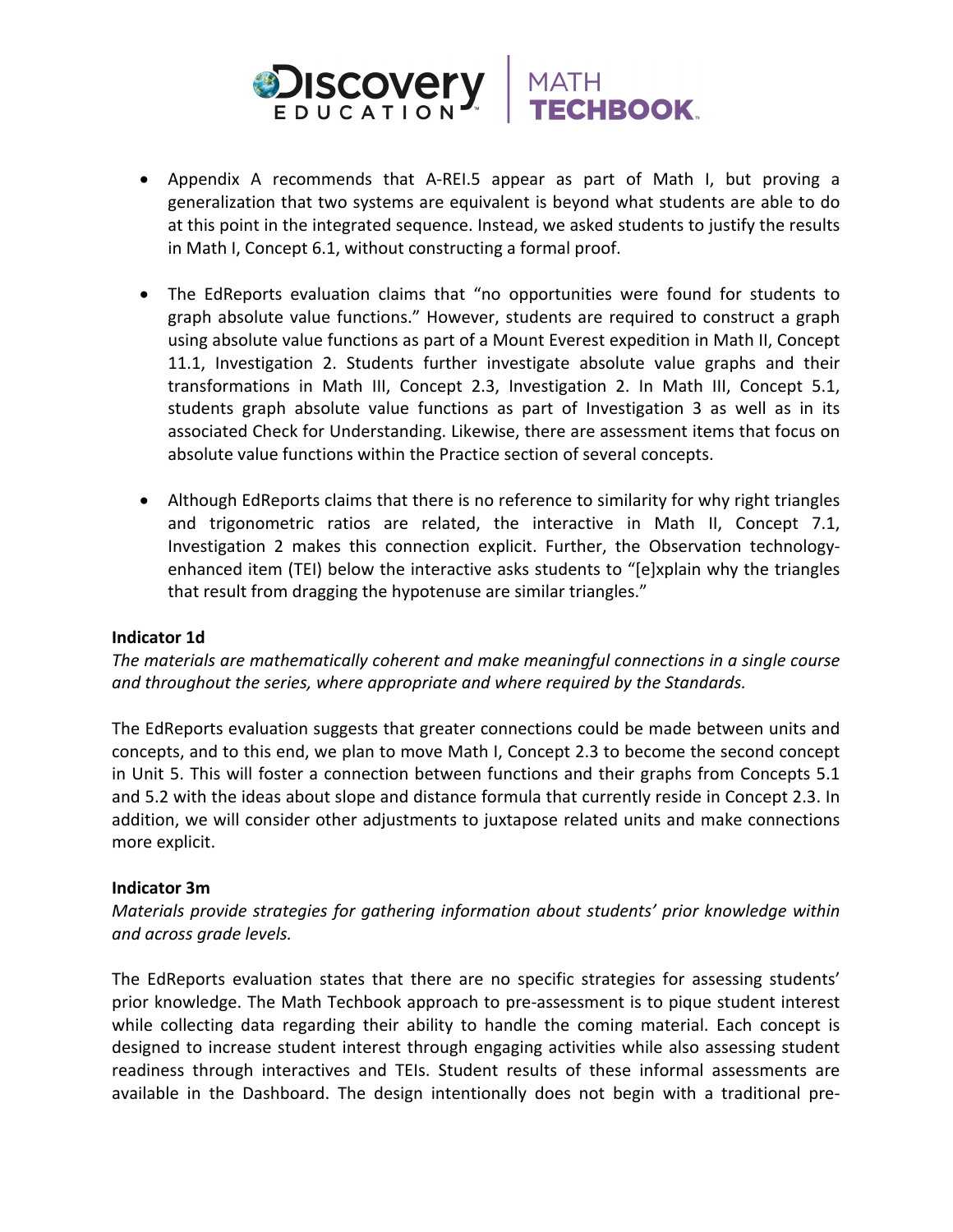

assessment; rather, it follows the best practices that view formative assessment as an ongoing process (Black and Wiliam, 1998; Stiggins and DuFour, 2004).

In the latest version of Math Techbook (Summer 2017), the first page (Engage) within the Discover section contains two questions to activate and assess prior knowledge. Coupled with the other activities on the Engage page and the Reach-Back Standards in the Model Lesson, this multi-pronged approach provides appropriate data to teachers to determine student readiness.

#### **Indicator 3n**

*Materials provide strategies for teachers to identify and address common student errors and misconceptions.*

The review claims that there are no strategies to identify and address misconceptions, but suggestions for how to address, and possibly correct, misconceptions are included throughout the Model Lesson and in the Teacher Notes that appear when teacher presentation mode is turned off.

## **Indicator 3p.i**

*Assessments clearly denote which standards are being emphasized.*

The EdReports analysis claims that assessment questions are not aligned to standards, but every item is linked to at least one math standard. Within the Practice section, all items are aligned to objectives, each of which is a subcategory of the standards. Because the CCSSM standards vary in depth and breadth of content, Discovery Education generated objectives of similar size based on the CCSSM, for ease of instruction. All Coach and Play items in the Practice section are aligned to those objectives, which are viewable through the Dashboard. Similarly, all items on the unit assessments were developed in alignment with the standards to be assessed, and results within the Dashboard are grouped by standard or concept.

# **Indicator 3p.ii**

Assessments include aligned rubrics and scoring quidelines that provide sufficient quidance to *teachers for interpreting student performance and suggestions for follow-up.* 

The EdReports analysis suggests that Math Techbook could provide additional information to teachers for follow-up. There are several areas where guidance is provided to teachers regarding student performance. For each open-ended problem in Math Techbook, a sample student response suggests how a top-level student might respond. In addition, the Model Lesson contains a description and possible uses for each Apply problem, which provides guidance to teachers.

# **Indicator 3s**

*Materials provide teachers with strategies for meeting the needs of a range of learners.*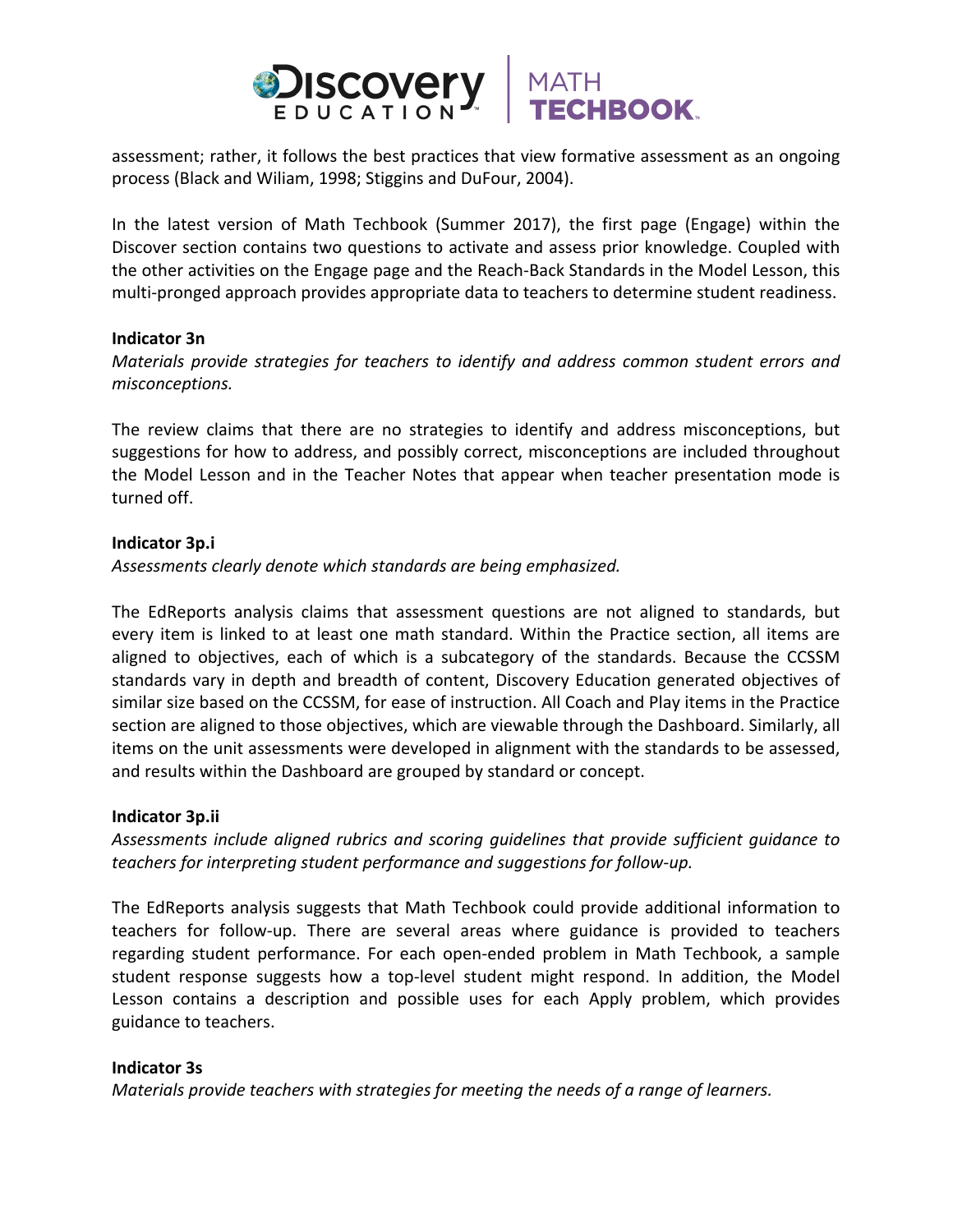

The EdReports analysis suggests that Math Techbook could do more to provide differentiation strategies for teachers. Math Techbook provides significant differentiation strategies throughout the Model Lesson and Teacher Notes. As a digital service, Math Techbook was designed on the principles of Universal Design for Learning (UDL) and provides multiple ways for students to learn, whether through different language settings, speak-aloud text, the ability for teachers to easily assign different activities to students, engaging interactives, or video. Additionally, Math Techbook provides multiple ways for students to demonstrate their learning—through traditional assessments, TEIs, teacher-scored open-ended responses, and the ability to upload graphic representations, video, and audio files.

## **Indicator 3u**

*Materials suggest support, accommodations, and modifications for English Language Learners* and other special populations that will support their regular and active participation in learning *mathematics* (e.g., modifying vocabulary words within word problems).

The analysis by EdReports states that parent letters are available in Spanish. This statement, though accurate, overlooks a number of other accommodations, including the ability to display both the Discover section and the glossary in Spanish. In addition, there are suggestions within the Teacher Notes and the Model Lessons on how to provide support to both low-achieving and high-performing students. Math Techbook provides opportunities for ELL students to learn vocabulary in a more robust way; repeatedly, examples and counterexamples are available for students, asking them to discuss their own definitions with classmates before comparing their definitions to those in the glossary. The glossary includes Spanish definitions, animations, and videos; the animations and videos provide nonlinguistic representations, which help many students overcome language barriers. This presentation of vocabulary leads to greater understanding and retention than simply providing the corresponding word from other languages.

# **Indicator 3v**

*Materials provide opportunities for advanced students to investigate mathematics content at greater depth.*

Math Techbook was designed so that all students can develop a deep understanding of each concept. In addition to the carefully crafted investigations, the extensions and Apply problems can be used to extend learning. The open-ended Apply problems implicitly provide differentiation, as students can finish them within one class period or spend a week exploring the topic. In addition, opportunities to extend learning are presented throughout the Model Lesson and Teacher Notes. For example, in the Model Lesson for Math II, Concept 2.1, teachers are encouraged to "challenge students in honors courses by having them develop an induction proof of [the fundamental theorem of dilation]." Similarly, the interactives that appear throughout Math Techbook allow for intrinsic differentiation. For instance, the Half-Life